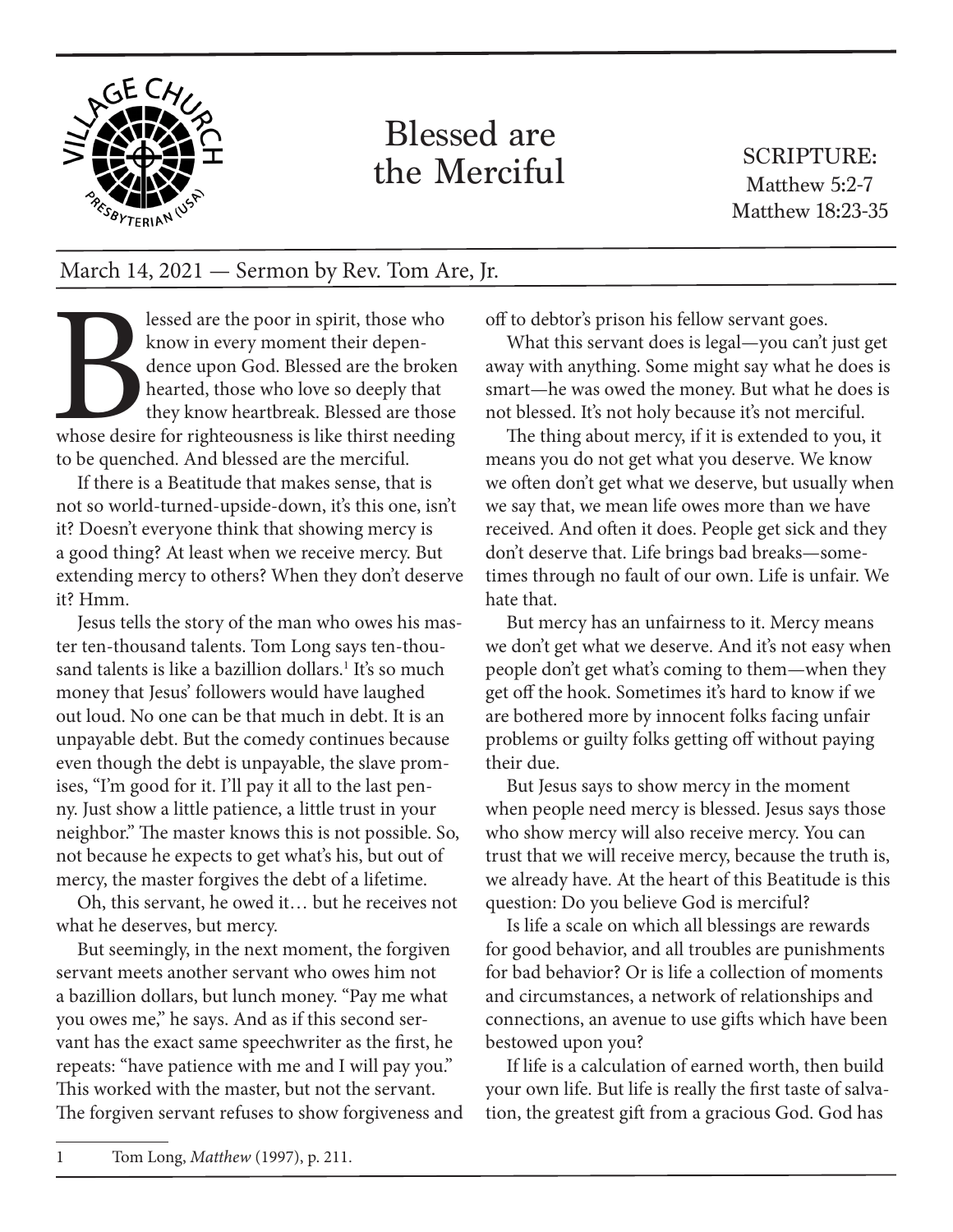already given us more than we deserve, so, if God is merciful, is that enough to motivate mercy in us?

It wasn't for our forgiven slave. Even after experiencing life-changing mercy, he continues to live as if the world is a set of credits and debts to be settled. But the mercy of God is, for some, a north star from which they chart their own life of mercy.

Valerie Kaur is a brilliant forty-year-old woman, a graduate of Stanford, Harvard and Yale Law School. If there is anything more impressive than her big brain, it is her big heart. Her heart is shaped by her faith. She is not Presbyterian; she is not even Christian. She is a Sikh.

She remembers when her best friend in elementary and middle school told her how sad she was that Valerie wouldn't go to heaven. "Only Christians go to heaven," her friend told her. She had it all figured out. She knew what people deserved in the end, and told her so.

Valerie said, "She had no curiosity about me anymore."2 She had me all figured out. That lack of curiosity, that lack of wonder, stripped her friend of mercy.

Years later, Valerie became aware that many folks, most of whom I imagine thought of themselves as Christian, couldn't wait for Sikhs to know damnation. There was a rash of beatings, even murders, of Sikhs. She had an uncle who ran a gas station. While he was planting flowers to beautify his gas station, a man drove up behind him and shot him in the back.

It was a few weeks after 9/11. Men who are Sikhs wear turbans. Many Americans—knowing very little about other parts of the world, and other people from other parts—just knew they weren't like us and so they don't deserve what we deserve.

Like the rather astonishing increase of physical attacks on Asian Americans today, these attacks have to remind them of the treatment Japanese Americans experienced during World War II. Well after 9/11, many Sikhs were attacked.

Such acts of violence can make you bitter and it no doubt did for many. But Valerie Kaur chose mercy. She labors for what she calls "revolutionary love." She says her grandfather, whom she calls Papa Ji, taught her this as a tenant of her faith. He taught her that she should endeavor to "see no stranger," as he says it. To see no one as a stranger, but rather as a part of your life story—a part of yourself that you don't know yet.

In her beautiful book, *See No Stranger*, she explains it this way: "Love is dangerous business, Papa Ji explained. If you choose to see no stranger, then you must love people even when they do not love you. You must wonder about them."3

Wonder about them? Do you remember her school friend who had everything figured out? Ms. Kaur advocates that we set our certainty down and replace it with wonder.

I find the spiritual wisdom of this young Sikh woman an echo of this Beatitude of Jesus. I think mercy results from the spiritual practice of wonder. Wonder is the admission that you don't know everything about a person. You don't know the whole story and from our faith tradition, it means you may not know what it is that Jesus loves about that person. And until we do, we should wonder.

Wonder is where empathy is born. Wonder allows bridges of connection to flourish. Such wonder might allow us to see that life is not a scale on which all blessings are rewards for good behavior and all troubles are punishments for bad behavior, but rather a collection of moments and circumstances, a network of relationships and connections, an avenue to steward gifts which a merciful creator has bestowed upon you. If life is less a calculation of earned worth and more the first taste of salvation—in other words, if God is merciful—is that enough to motivate mercy in us?

If I understand the text, it suggests we have already been forgiven what we have messed up, and we have been blessed with

color and music and love

<sup>2</sup> Valerie Kaur, *See No Stranger* (2020), p. 19.

<sup>3</sup> Valerie Kaur, *See No Stranger* (2020), p. 13.